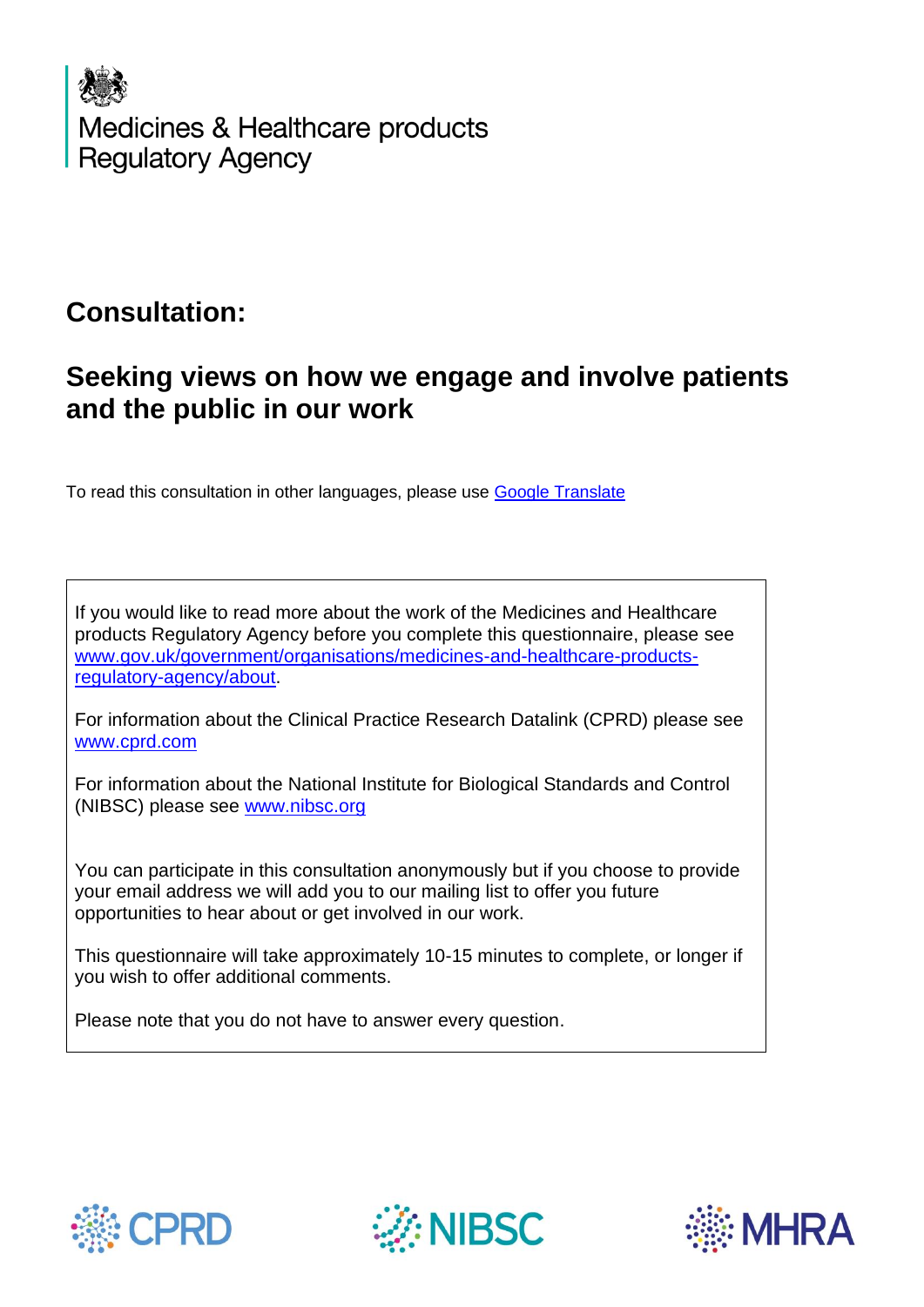### **1. Awareness of our work**

Have you previously interacted with the Agency (examples of interactions could include email correspondence, telephone calls, responding to tweets or attendance at meetings)?

 $Yes[X]$  No [ ]

If 'Yes' please answer the following:

Please tell us approximately how many interactions you have had with us during the past three years?

- Less than 5 interactions [ ]
- From 5 to 10 interactions [X]
- More than 10 interactions [ ]

Please tell us which broad areas of our work you have interacted on (select all that apply):

- Medicines [ ]
- Medical Devices [ ]
- Blood Products [ ]
- Clinical Trials [ ]

Other - use the text box below

We have communicated with CPRD about the data which they have access to, along with issues related to transparency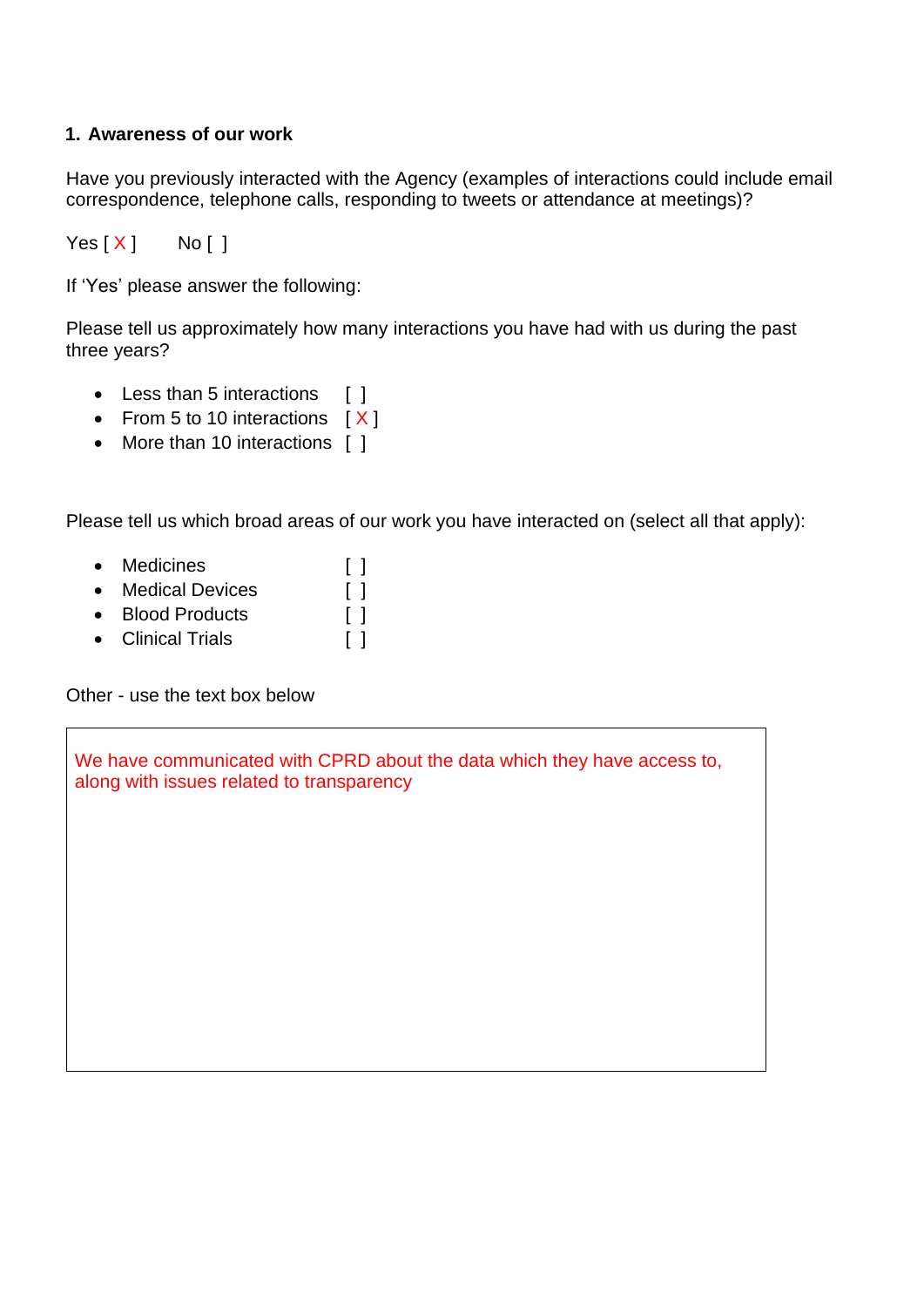#### **2. How we communicate and engage now**

Currently we communicate our decisions to patients and the public primarily through the Agency's website, articles in the media and via social media. We also work with TV programmes to include storylines on important topics, such as fake medicines.

Information on specific medicines is made available via the Patient Information Leaflet, which should be included in every medicine pack and provides information on using the medicine safely.

We engage directly with patients and the public by public meetings of the Agency Board, attendance at relevant conferences/events and through our Patient Group Consultative Forum. The forum has 100+ members, including individuals and patient group/research charity representatives and provides patient views on matters of regulation and policy.

a) Referring to the examples of communication and engagement listed below please tell us how effective you think the Agency currently engages with you about its work – where applicable, please rate each example.

*N.B. Even if you answered 'No' to Q.1 you may still wish to give your views on these examples of how the Agency currently communicates and engages.* 

|                                                                              | Very<br>Effective | Effective | Quite<br>Effective | Ineffective | N/A |
|------------------------------------------------------------------------------|-------------------|-----------|--------------------|-------------|-----|
| Information on our website -                                                 |                   |           |                    |             | X   |
| www.mhra.gov.uk                                                              |                   |           |                    |             |     |
| Public meetings of the Board                                                 |                   |           |                    |             | X   |
| Issue-specific stakeholder meetings,<br>for example to receive patient views |                   |           |                    |             | X   |
| on the packaging of medicines                                                |                   |           |                    |             |     |
|                                                                              |                   |           |                    |             |     |
| <b>Patient Group Consultative Forum</b>                                      |                   |           |                    |             | X   |
| Media – including TV, national                                               |                   |           |                    |             | X   |
| newspapers and other press                                                   |                   |           |                    |             |     |
| Social media                                                                 |                   |           |                    |             | X   |
| Agency attendance at relevant<br>conferences/events                          |                   |           |                    |             | X   |
|                                                                              |                   |           |                    |             |     |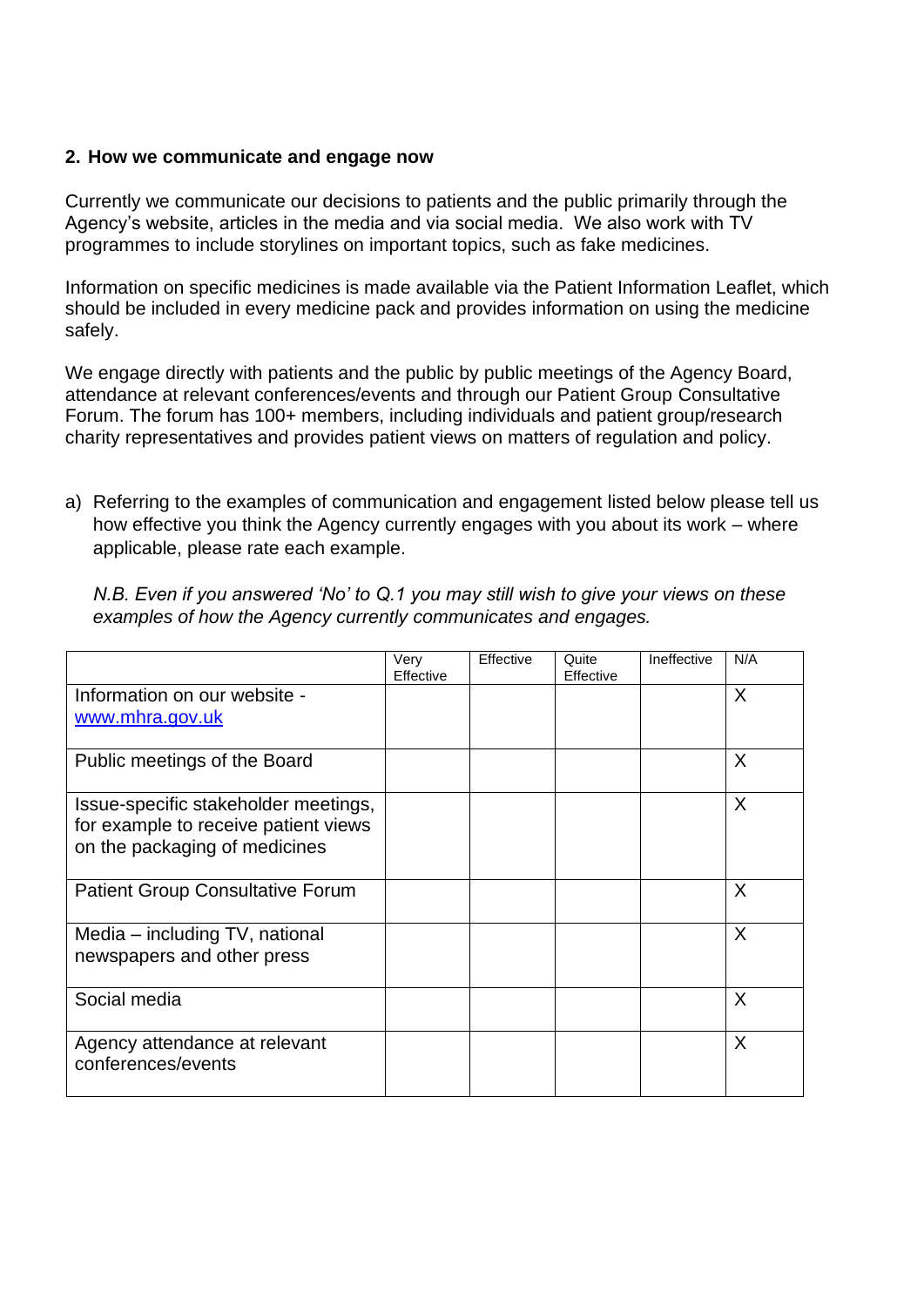Other – use the text box below to give details and a rating on the effectiveness

Given that use MY data is a movement of patients relatives and carer which is supportive of the safe, transparent and effective us of patient data to drive research, it is difficult to get a complete understanding of the way which CPRD operates with the data it receives.

b) Using the box below, please give any examples of where the Agency has engaged with you about its work that you think were particularly effective or others that were not so effective:

We asked for a list of the practices that submitted data to CPRD but were told that this could not be provided, but that individual practices should make this clear (leaflets, posters, etc). So in effect it is impossible for us to find this out.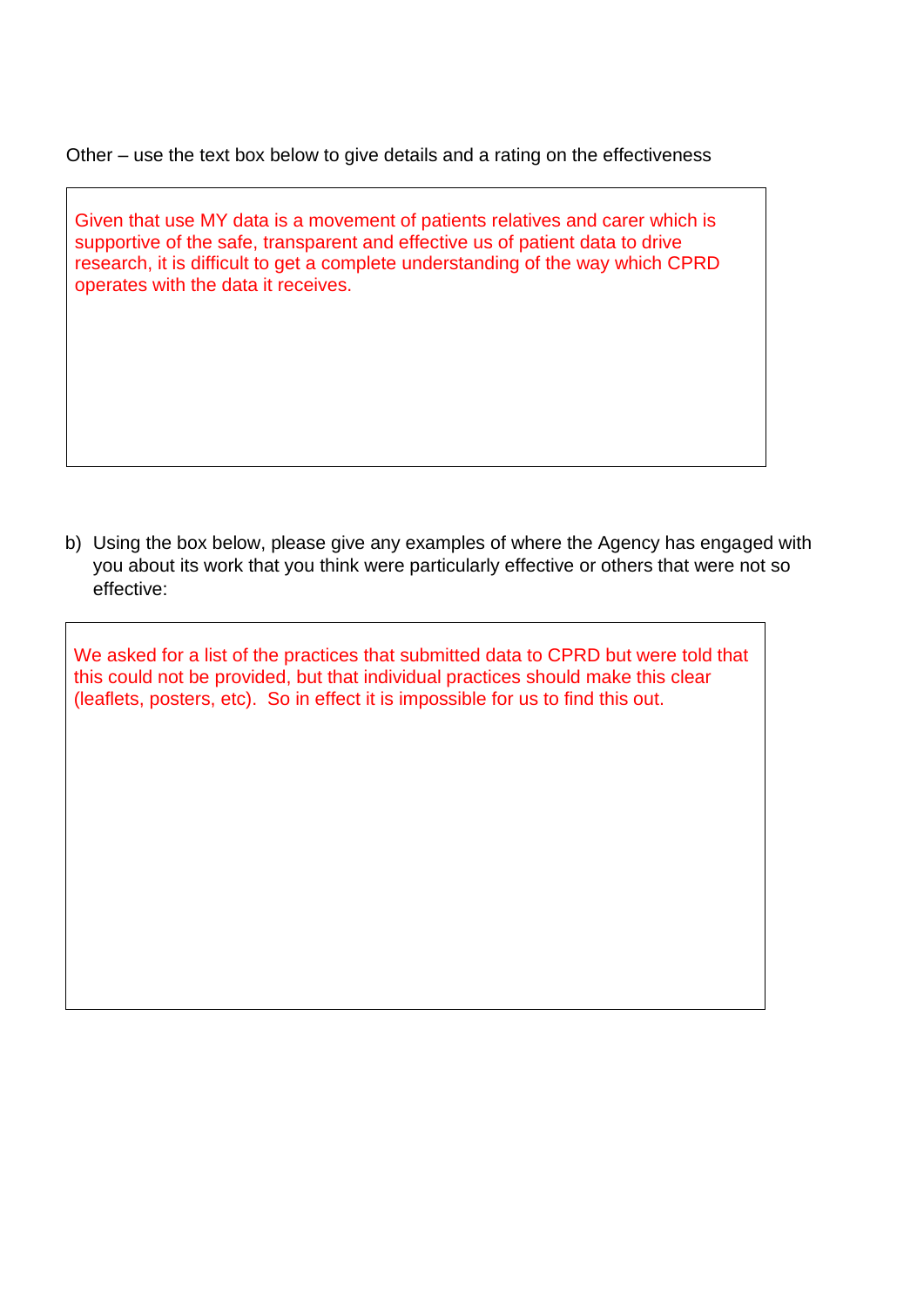#### **3. How we communicate with you in the future**

We aim to increase public awareness and understanding of the work that we do.

Please tell us what you think are the most effective additional ways that we should communicate information to patients and the public about our role, responsibilities and decisions.

a) To help us prioritise, please select as many options as you like from the examples below and rank them in order of preference (with 1 being highest):

|                                               | <b>Rank 1-6</b> |
|-----------------------------------------------|-----------------|
| • Regular email bulletins/infographics        | [X]             |
| • More information leaflets                   |                 |
| • Webcasts of relevant public meetings        | [X]             |
| • YouTube videos explaining the Agency's work |                 |

- Podcasts to explain specific aspects of our work  $[X]$
- Host open/public meetings to explain specific areas of regulation  $[X]$
- b) Are there any other ways by which you think we should try to increase public awareness and understanding of the Agency's work? Please use the space below to give your suggestions.

Better engagement with the wide network of patient groups, and in particular with groups such as use MY data, which have a specific interest in secondary uses of patient data for research.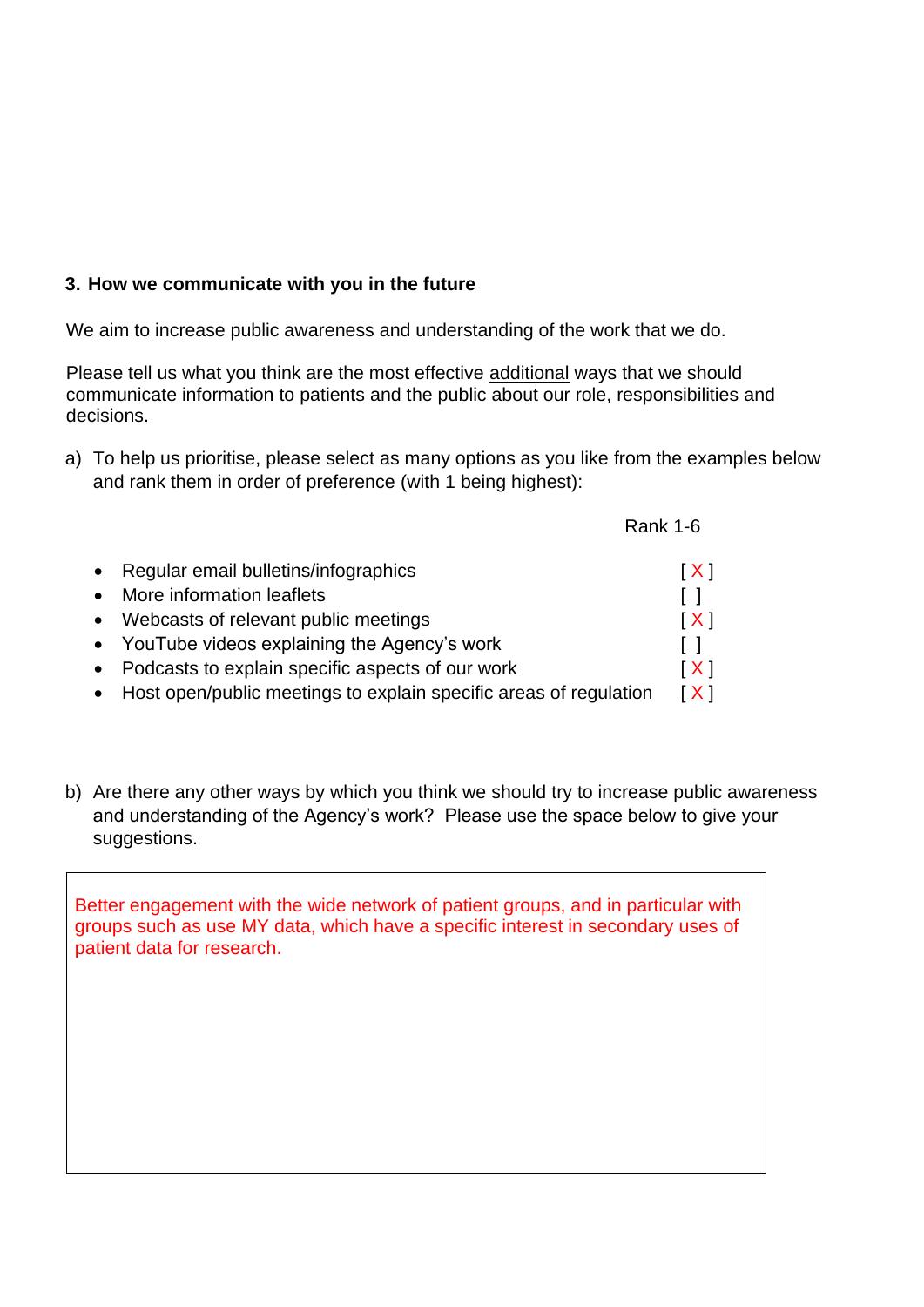#### **4. How we involve you in our work**

We want to do more to involve patients and the public in our work, including early in the regulatory decision-making process.

a) Please tell us whether you would be interested in the following opportunities to be involved in the work of the Agency:

| • Medicines                                       |  |
|---------------------------------------------------|--|
| • Medical Devices                                 |  |
| • Patient safety information                      |  |
| A Other - please specify using the text hov helow |  |

• Other - please specify using the text box below

We would be interested in the general work undertaken by CPRD, its ways of working and the overall transparency within which it operates.

b) If you would like to be involved in the development of patient safety information, please tell us which specific information areas are of interest to you:

| $\bullet$ | <b>Patient Information Leaflets</b>                                  |         |
|-----------|----------------------------------------------------------------------|---------|
| $\bullet$ | Packaging of medicines                                               | $\Box$  |
| $\bullet$ | Medical Device labelling and user instructions                       | $\perp$ |
|           | • Yellow Card Scheme (see https://yellowcard.mhra.gov.uk/)           |         |
|           | and other mechanisms for reporting issues of patient safety          | $\Box$  |
|           | Materials to explain the benefits and risks of medicines and devices |         |
|           | Other - please specify using the text box below                      |         |

Information on the beneficial uses of patient data.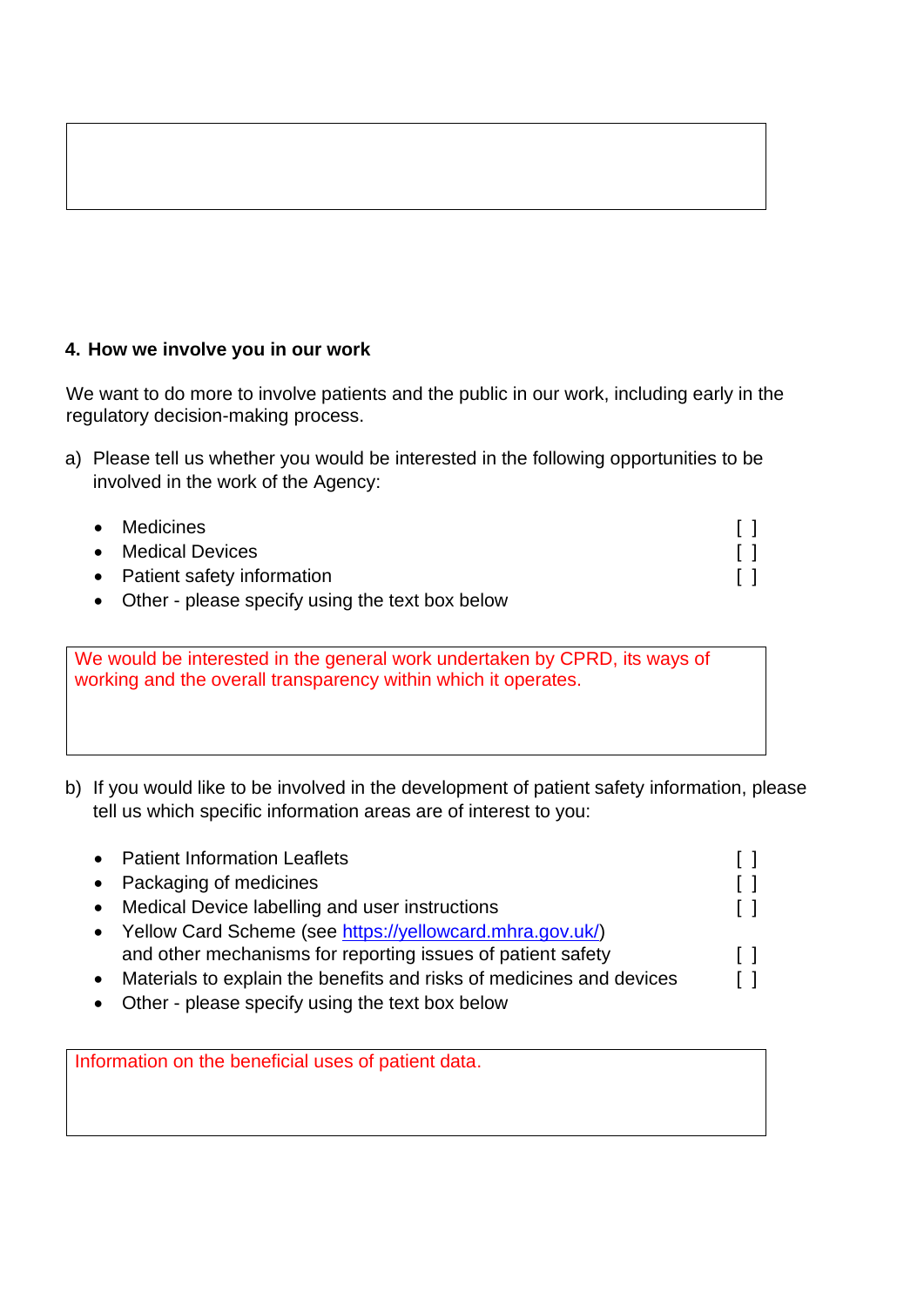c) Please use the text box below to tell us about any other ways in which you think we should seek to involve patients and the public in the work of the Agency and the regulatory decision-making process.

MHRA areas that are of interest to patients: • do private companies access CPRD and if so, what is their primary research interest (pricing marketing?)? • is the data collected good enough for research? If not, why not - is it systems or human failure? • is my GP helping research by submitting data to CPRD, if not, why not? • is submitting my side effects to YellowCard tantamount to providing data that supports PROMs?

**5. Priority topics or issues on which we publish information** 

The following is a list of areas of our work for which we currently publish information on our websites. For more information, please visit:

[www.mhra.gov.uk](http://www.mhra.gov.uk/) [www.cprd.com](http://www.cprd.com/) [www.nibsc.org](http://www.nibsc.org/) [https://yellowcard.mhra.gov.uk](https://yellowcard.mhra.gov.uk/)

a) If you would like us to publish information about these areas, that is more specifically aimed at patients and the public, please rank them in your order of preference (1 being highest). Select as many as you wish:

|                                                                                                                                                             | <b>Rank 1-11</b> |
|-------------------------------------------------------------------------------------------------------------------------------------------------------------|------------------|
| <b>Authorisation of Clinical Trials</b><br>Ja clinical trial is a type of research that studies a test or<br>treatment given to people]                     |                  |
| Licensing decisions for medicines<br>[the approval of medicines for marketing in the UK]                                                                    |                  |
| Advertising of medicines investigations<br><b>Idecisions made by MHRA on adverts reported to have</b><br>breached the legislation on advertising medicines] |                  |
| <b>Medical Device Alerts</b><br>[the communication, to UK healthcare professionals and<br>the public, of safety concerns about specific medical devices]    |                  |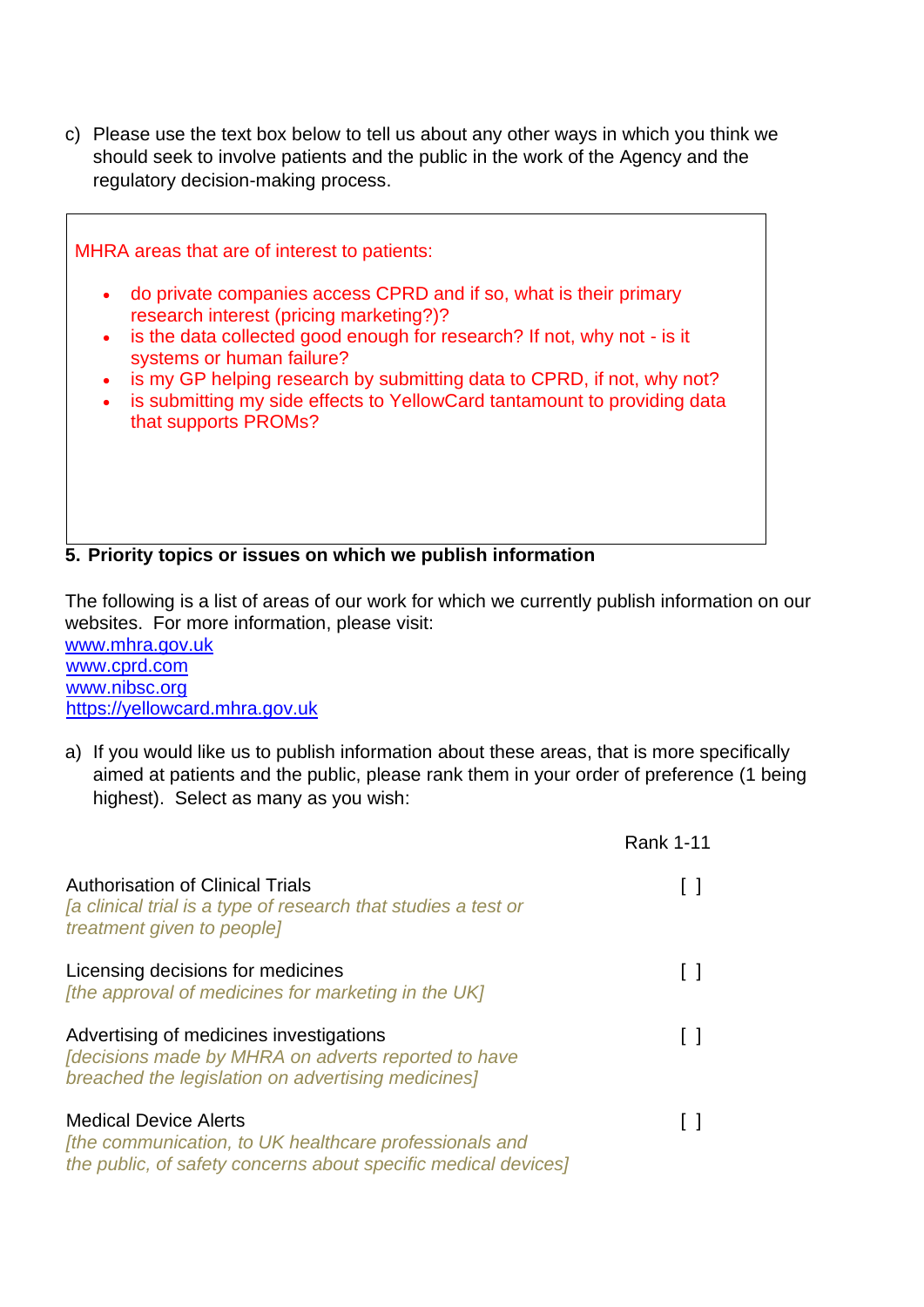| New Medical Device regulations<br>[new regulations that strengthen patient safety and ensure<br>the availability of new devices are due to apply from May 2020]                                                                                                                                                                          | $\begin{smallmatrix} \end{smallmatrix}$ |
|------------------------------------------------------------------------------------------------------------------------------------------------------------------------------------------------------------------------------------------------------------------------------------------------------------------------------------------|-----------------------------------------|
| <b>Yellow Card Scheme reporting</b><br>[the reporting to MHRA, by healthcare professionals and<br>patients, of suspected side effects of medicines or possible<br>problems with a medical device -<br>see https://yellowcard.mhra.gov.uk]                                                                                                | $\begin{smallmatrix} \end{smallmatrix}$ |
| <b>Drug Alerts</b><br>[the communication, to UK healthcare professionals and the<br>public, of safety concerns about specific medicines]                                                                                                                                                                                                 | $\begin{bmatrix} \end{bmatrix}$         |
| <b>Drug Safety Update</b><br>[a monthly newsletter to inform UK healthcare professionals,<br>and other subscribers, about the latest updates in medicines<br>safety advice]                                                                                                                                                              | $\Box$                                  |
| Inspection and enforcement actions taken<br><i><b>[inspections and enforcement actions undertaken taken by</b></i><br>MHRA to protect public health, e.g. to remove falsified and<br>unlicensed medicines or counterfeit and non-compliant<br>devices from the market]                                                                   | $\Box$                                  |
| National Institute for Biological Standards and Control (NIBSC)<br>[NIBSC plays a major national and international role in assuring<br>the quality of biological medicines through developing standards<br>and reference materials, product control testing and carrying out<br>applied research - see www.nibsc.org]                    | $\Box$                                  |
| <b>Clinical Practice Research Datalink (CPRD)</b><br><b>[CPRD receives de-identified data from a network of GP</b><br>practices across the UK and provides anonymised data for<br>public health research. Research using CPRD data and<br>services informs the development of clinical guidance and<br>best practice - see www.cprd.com] | [X]                                     |

b) Are there any other topics, areas or issues about which you think we should publish information for patients and the public? Please use the text box below to give details.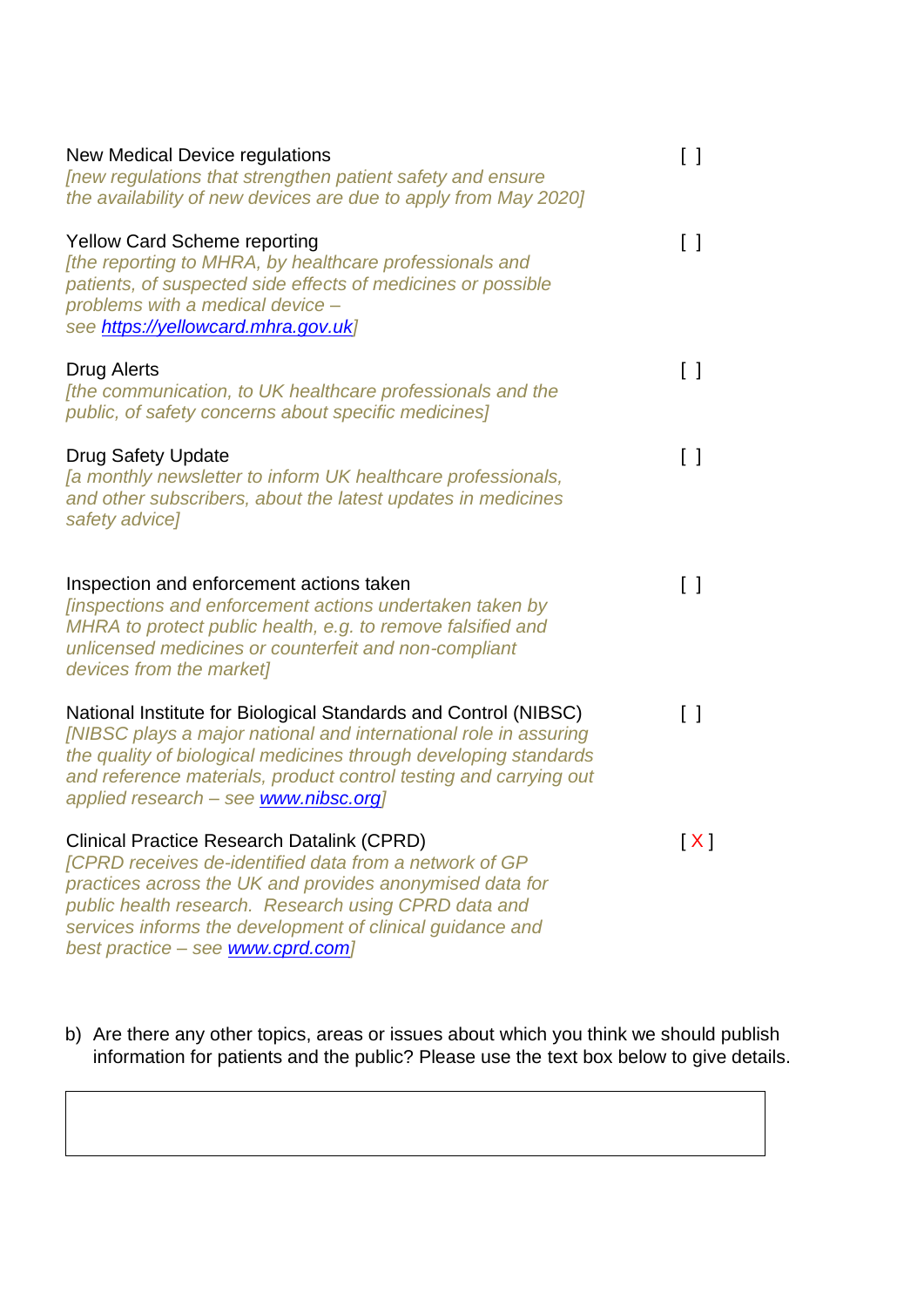#### **6. How you raise concerns with us and how we respond**

We would like you to tell us how you think patients and the public should be able to communicate with the Agency in order to raise concerns about the safety of medicines, medical devices or other matters within our regulatory remit.

Currently patients and members of the public can report concerns about adverse drug reactions and medical device incidents online through the Yellow Card scheme (see [https://yellowcard.mhra.gov.uk/\)](https://yellowcard.mhra.gov.uk/). Issues can also be raised by telephoning the Agency or by email or letter.

a) Please use the text box below to tell us your preferences for how you think patients and the public should be able to communicate concerns to the Agency (speaking to someone in person for example) and any other suggestions for making it easier to raise issues that are within the Agency's regulatory remit – for example, patient representation meetings/forums.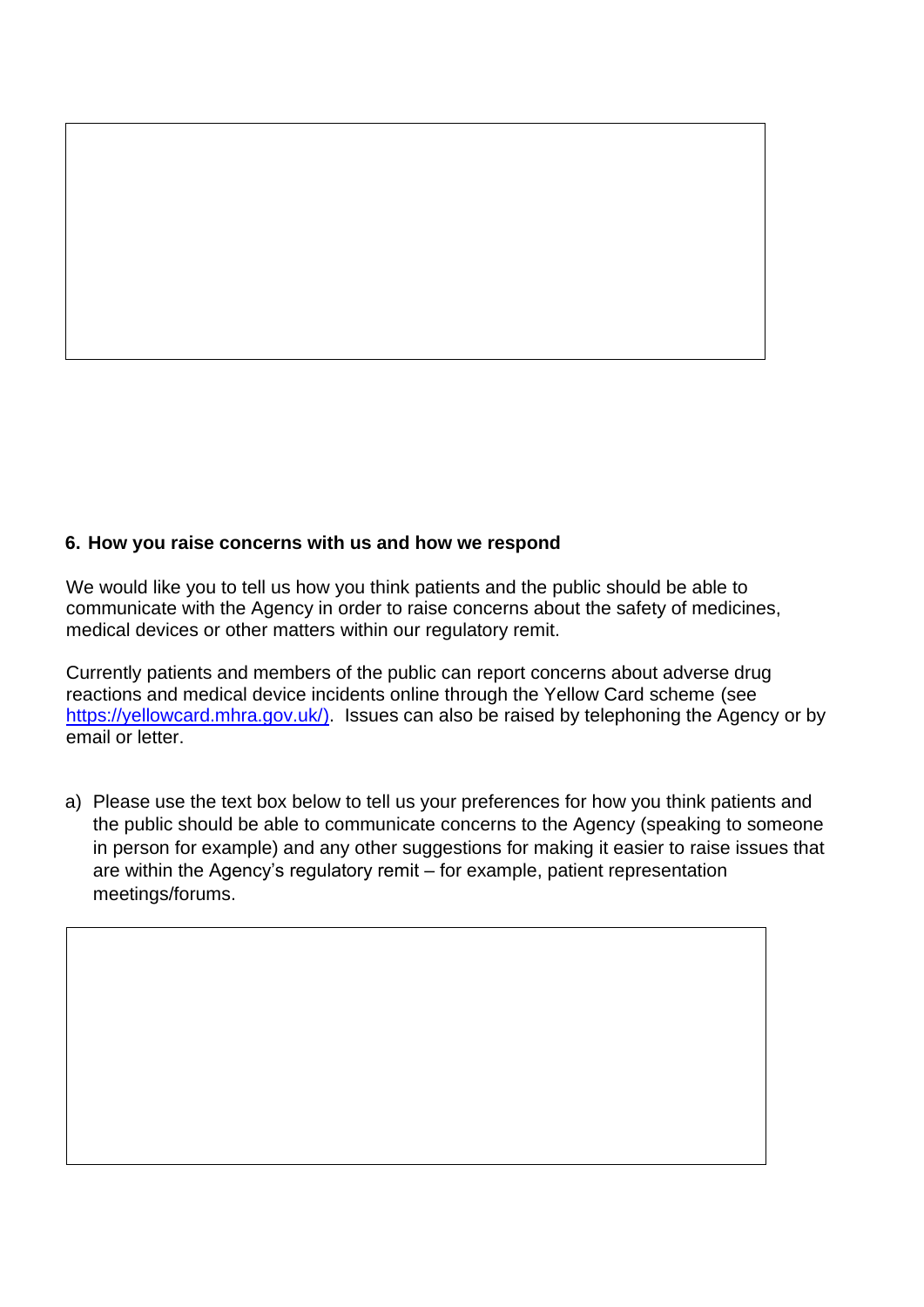We would also like you to tell us how you think we could most effectively engage with patients and the public once they have raised a concern.

b) Please tell us your preferences for the ways in which the Agency should engage with you once a concern has been raised. Please select as many options as you like from the examples below and rank them in order of preference (with 1 being highest):

|           |                                                           | <b>Rank 1-8</b>     |
|-----------|-----------------------------------------------------------|---------------------|
|           | Direct contact – email                                    | $\lfloor x \rfloor$ |
| $\bullet$ | Direct contact – telephone                                |                     |
|           | Direct contact – letter                                   |                     |
|           | <b>Yellow Card app</b>                                    |                     |
|           | [https://yellowcard.mhra.gov.uk/the-yellow-card-scheme/   |                     |
|           | Scroll down on that website for information on the Yellow |                     |
|           | Card app]                                                 |                     |
| $\bullet$ | Published response online                                 | [X]                 |
|           | Social media channels                                     | [X]                 |
|           | Invitation to patient representation meetings/forums      | X                   |
|           | Involvement in the development of materials to explain    |                     |
|           | the benefits and risks of medicines and medical devices   |                     |

c) Please use the text box below to tell us about any other ways in which you think the Agency could most effectively engage with patients and the public once they have raised a concern.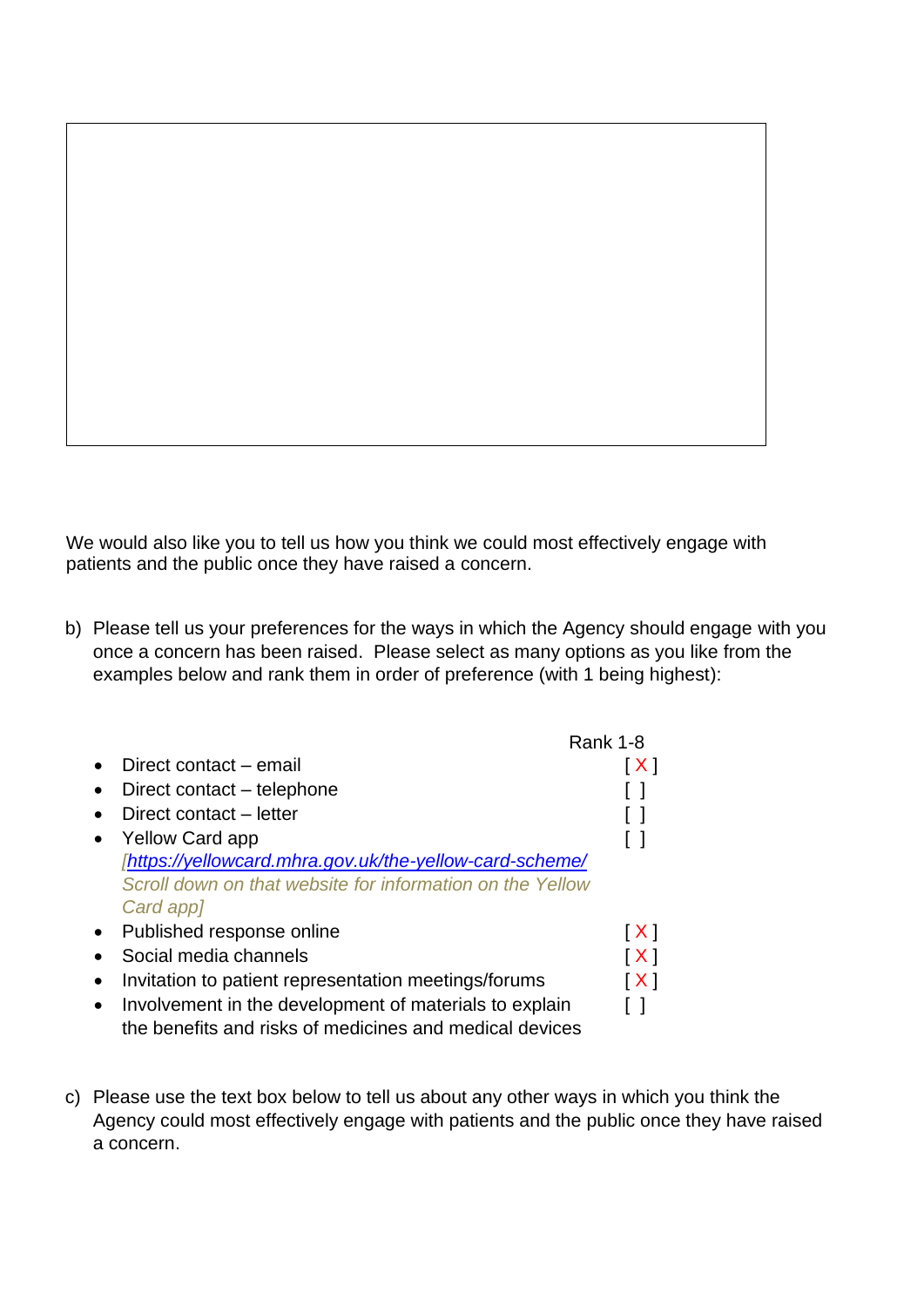We have highlighted our main points in the accompanying letter.

### **7. Any other comments or suggestions**

Is there anything else you would like to tell us regarding how we engage and involve patients and the public in our work? Please use the text box below.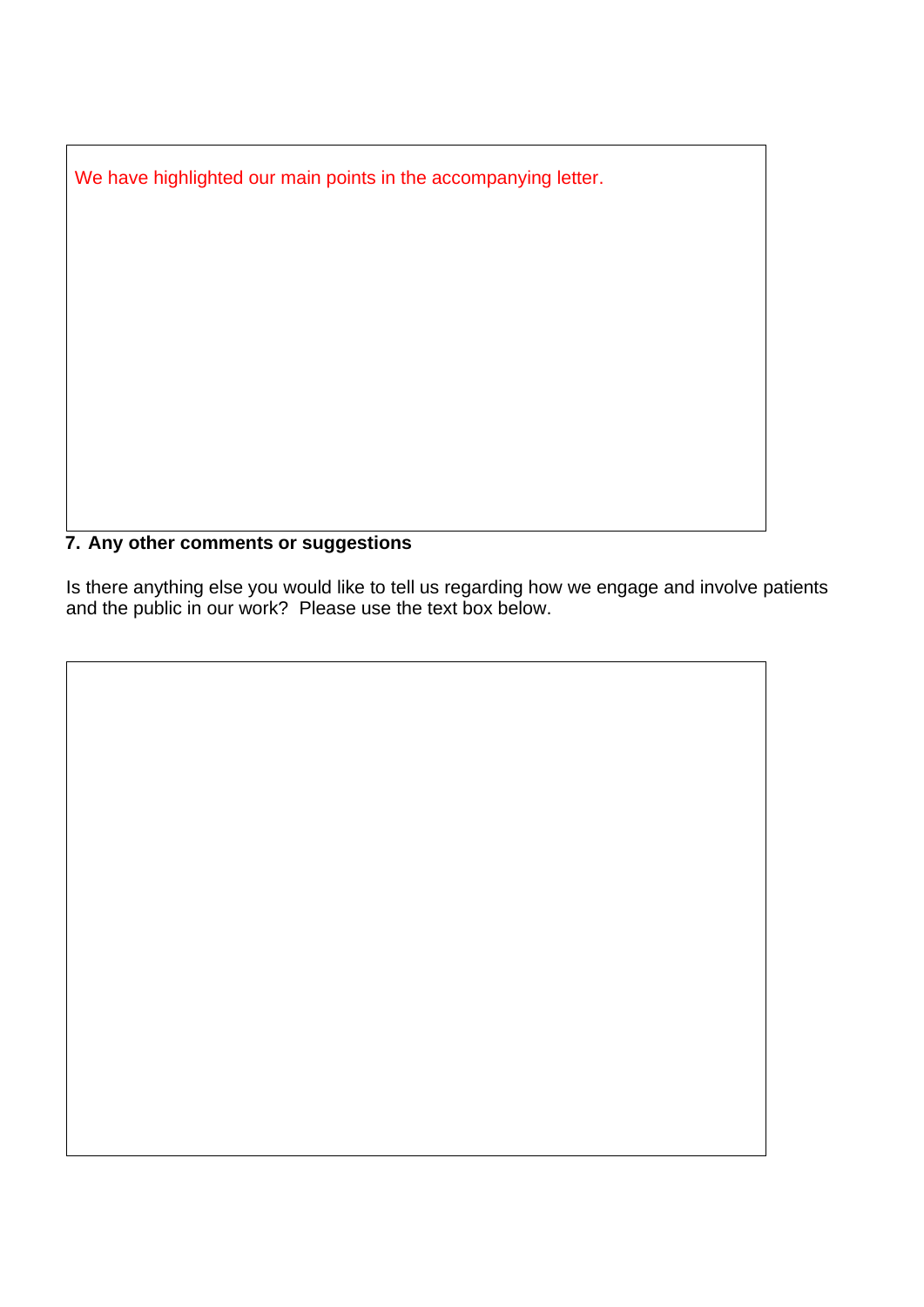

a) Are you primarily interested in (tick all that apply):

| • Regulation of medicines                                         |                   |
|-------------------------------------------------------------------|-------------------|
| • Regulation of medical devices                                   | $\Box$            |
| • Clinical Practice Research Datalink (CPRD)                      | $\lceil X \rceil$ |
| • National Institute for Biological Standards and Control (NIBSC) | $\Box$            |
| • Other – please specify using the text box below                 |                   |
|                                                                   |                   |

b) Which of the following would best describe you in relation to the regulation of medicines and healthcare products? Please select all that apply:

|           | Patient                                         | $\mathbf{1}$ |
|-----------|-------------------------------------------------|--------------|
|           | Carer                                           | $\Box$       |
|           | • Healthcare professional                       | $\mathbf{1}$ |
| $\bullet$ | Academic/researcher                             |              |
|           | Regulator                                       | $\Box$       |
| $\bullet$ | Health/research charity representative          |              |
|           | Other – please specify using the text box below |              |

use MY data is a movement of patients, relatives and carers.